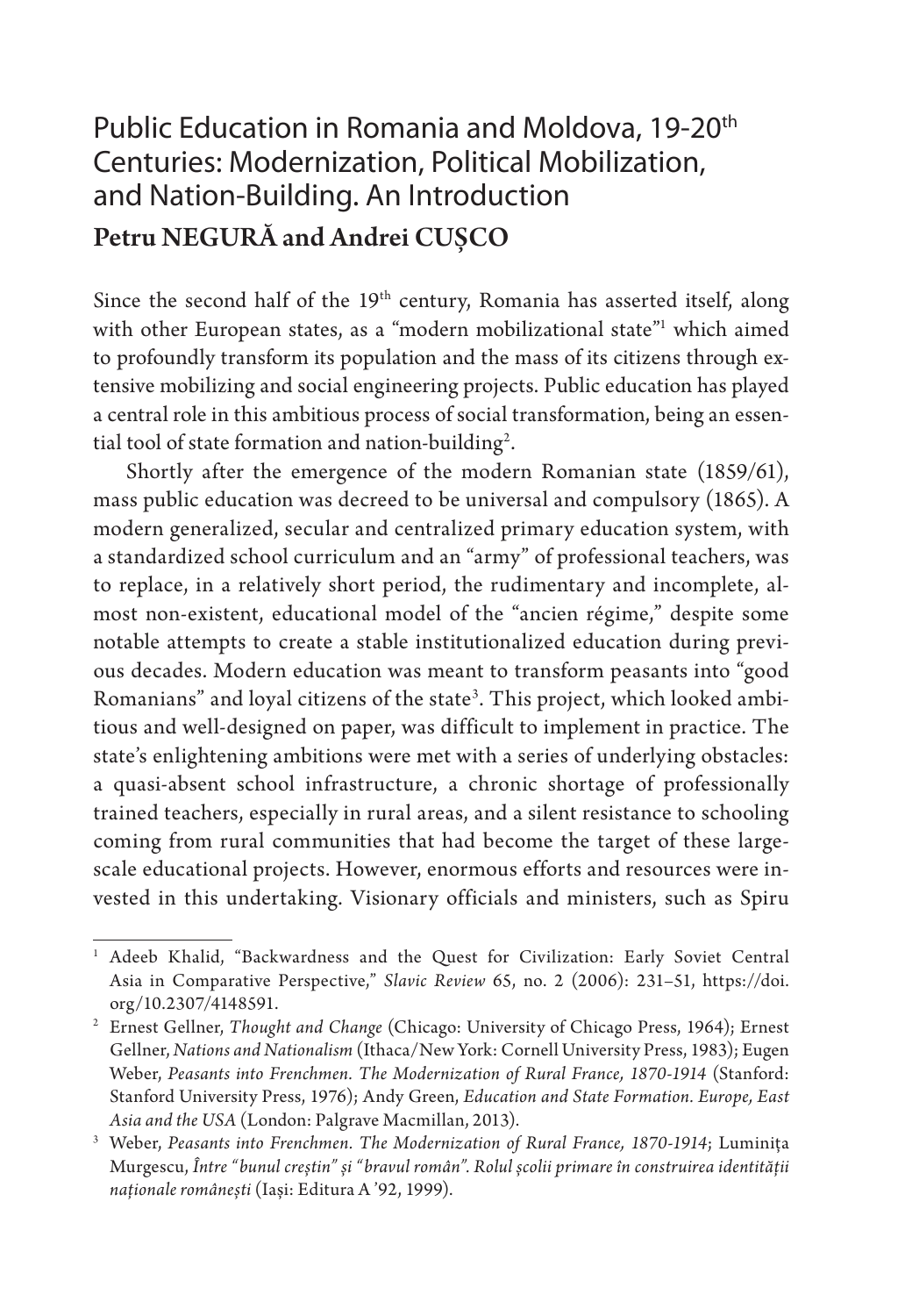## 6 **PLURAL**  $\left\{\begin{matrix} 1 \\ 1 \end{matrix}\right\}$  Vol. 9, no. 1, 2021

Haret (who spent three terms at the head of the Ministry of Public Instruction between 1897 and 1910), were passionately dedicated and worked tirelessly towards building a genuine "people's school"4 .

Although primary public education attracted the most significant attention and resources from the state, it was but one step, albeit perhaps the most important, in a multi-level educational system, which targeted and included ever-larger masses of the population. The modern state needed a large and competent bureaucracy, while the growing industry required an increasingly skilled workforce<sup>s</sup>. In just a few decades, the Romanian education system transformed from an elite-based model, intended exclusively for a small group of privileged people, into an oversized pyramid-like institution. It relied upon an extensive and robust base of elementary education, continuing with the upper levels of high school, vocational institutions and, at the top of the pyramid, with higher education. All these stages of public education went through an intensive process of massification and democratization. Despite these intentions, most Romanians still only attended, at best, primary school, which resulted in minimal chances for wide-ranging social mobility $^6$ . However, high schools, as well as vocational and higher education institutions, continued to expand their recruitment base, to include a growing number of students with a lower-class and peasant background. Many of these students became themselves teachers, being imbued with the mission of enlightening the 'popular classes.' The massification of university studies also led to certain "perverse effects,"7 which gradually increased as higher education expanded during the interwar period. One of the main such effects was the rising unemployment among the graduates of higher education institutions<sup>8</sup>. This tendency only compounded the earlier issue of a fundamental imbalance in the Romanian education system, with most graduates aspiring to enter state service and the overblown bureaucracy, which were still regarded as the most promising and lucrative vehicles for social mobility. Frustrated by the economic difficulties, which were made much worse by the Great Depression hitting Romania in the late 1920s and early 1930s, but also by the shortage of available jobs in the

<sup>4</sup> Constantin Schifirneț, "Spiru Haret, Education and School Legislation Reform," *Revista Română de Sociologie* XXV, no. 3–4 (2014): 311–26.

<sup>5</sup> Green, *Education and State Formation. Europe, East Asia and the USA*.

<sup>6</sup> Dimitrie Gusti, ed., *Un an de activitate la Ministerul Instrucţiei, Culturii și Artelor. 1932-1933* (Bucharest: Tipografia Bucovina, 1934).

<sup>7</sup> Raymond Boudon, *Effets pervers et ordre social* (Paris: Presses Universitaires de France, 2009).

<sup>8</sup> Dragoș Sdrobiș, *Limitele meritocratiei într-o societate agrară* (Iași: Polirom, n.d.).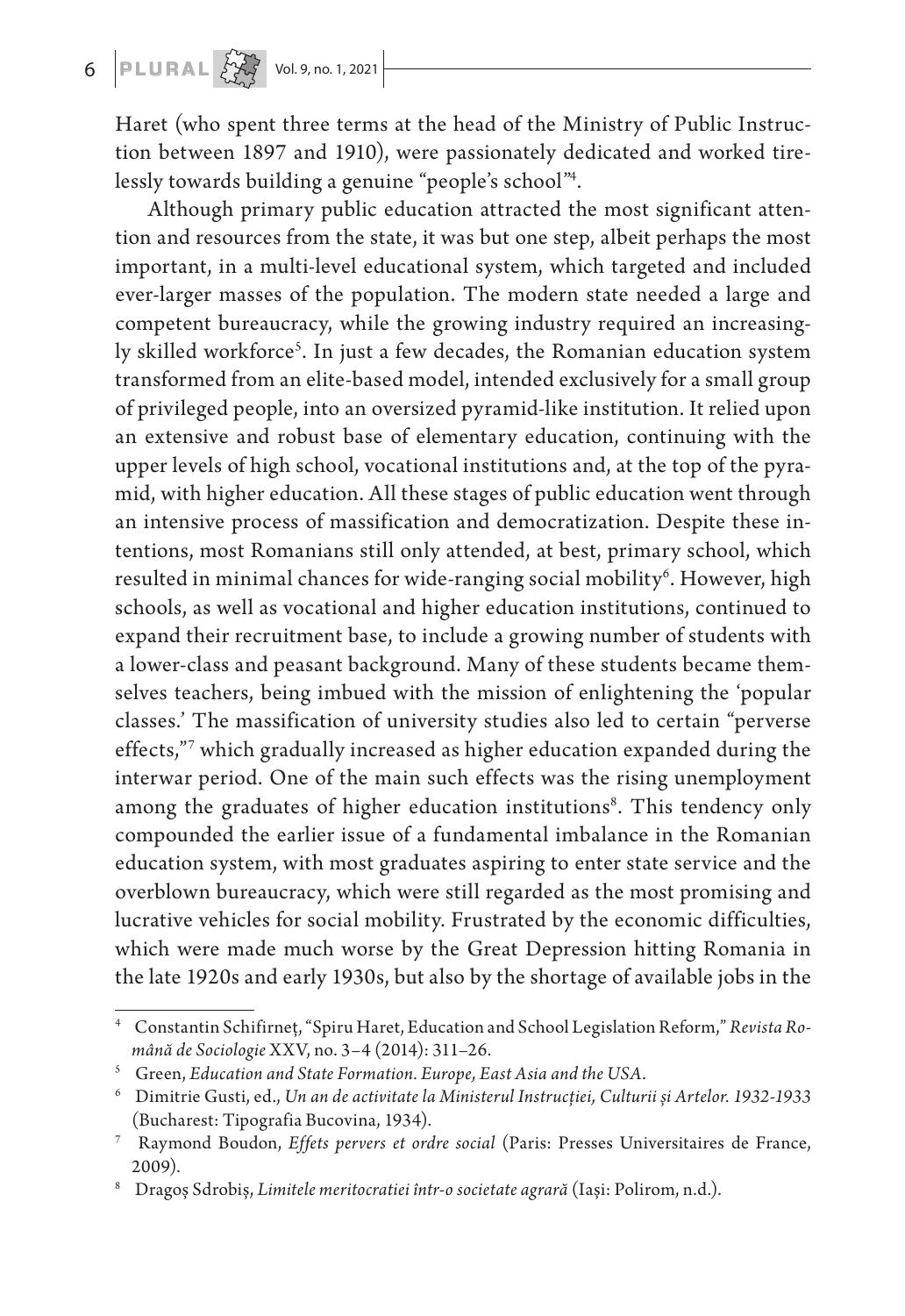field of intellectual professions and the state apparatus, some of these graduates were attracted by extremist and xenophobic currents of political thought and action, following the pan-European trend of the 1930s<sup>9</sup>.

The creation of Greater Romania in 1918 produced another series of challenges and difficulties in the process of expanding and consolidating the educational system. The newly integrated regions had a widely differing level of general schooling and literacy rates. The population of Transylvania had, in general, a higher educational level than their counterparts in the Old Kingdom (Moldavia and Wallachia), although it was still lower than the corresponding rates in the western areas of the former Habsburg Monarchy<sup>10</sup>. Bessarabia, on the other hand, displayed the lowest level of schooling and literacy, compared to other provinces of Greater Romania, despite the belated efforts of the tsarist administration to create and expand an elementary public school system at the end of the  $19<sup>th</sup>$  century.<sup>11</sup> Another significant challenge was the schooling of ethnic minorities, who accounted for more than one quarter of the general population. A number of international agreements, especially the treaties signed in Versailles/Paris (1919-1921), required Romania to respect the rights of its ethnic minorities to receiving an adequate education in their mother tongue. At the same time, the Romanian authorities did not abide by these agreements, or did so only partially and reluctantly, since they were concerned about the ethnic heterogeneity of Romanian society. Moreover, they often suspected the members of ethnic minority communities of subversion and disloyalty. The impact of this growing suspicion on state policy resulted in a constant tendency towards the Romanianization of education at all levels, even in the case of primary schools and private educational institutions $12$ .

Public education continued to be a powerful tool of state formation and political mobilization following the establishment of communist regimes<sup>13</sup>.

<sup>9</sup> Irina Livezeanu, *Cultural Politics in Greater Romania: Regionalism, Nation Building & Ethnic Struggle, 1918-1930* (Ithaca/New York: Cornell University Press, 1995).

<sup>10</sup> Livezeanu, *Cultural Politics in Greater Romania*.

<sup>11</sup> Ludmila Coadă, *Zemstva Basarabiei. Aspecte istorico‐juridice* (Chișinău: Pontos, 2009).

<sup>&</sup>lt;sup>12</sup> Livezeanu, *Cultural Politics in Greater Romania*; Petru Negura, "Nation-Building and Mass Schooling of Ethnic Minorities on the Romanian and Soviet Peripheries (1918 – 1940): A Comparative Study of Bessarabia and Transnistria," *National Identities* 23, no. 5 (2021): 1–22, https://doi.org/10.1080/14608944.2021.1873931. See also Philippe Blasen's article in this issue.

<sup>13</sup> John Connelly, *Captive University. The Sovietization of East German, Czech, and Polish Higher Education, 1945-1956* (Chapel Hill and London: The University of North Carolina Press, 2000).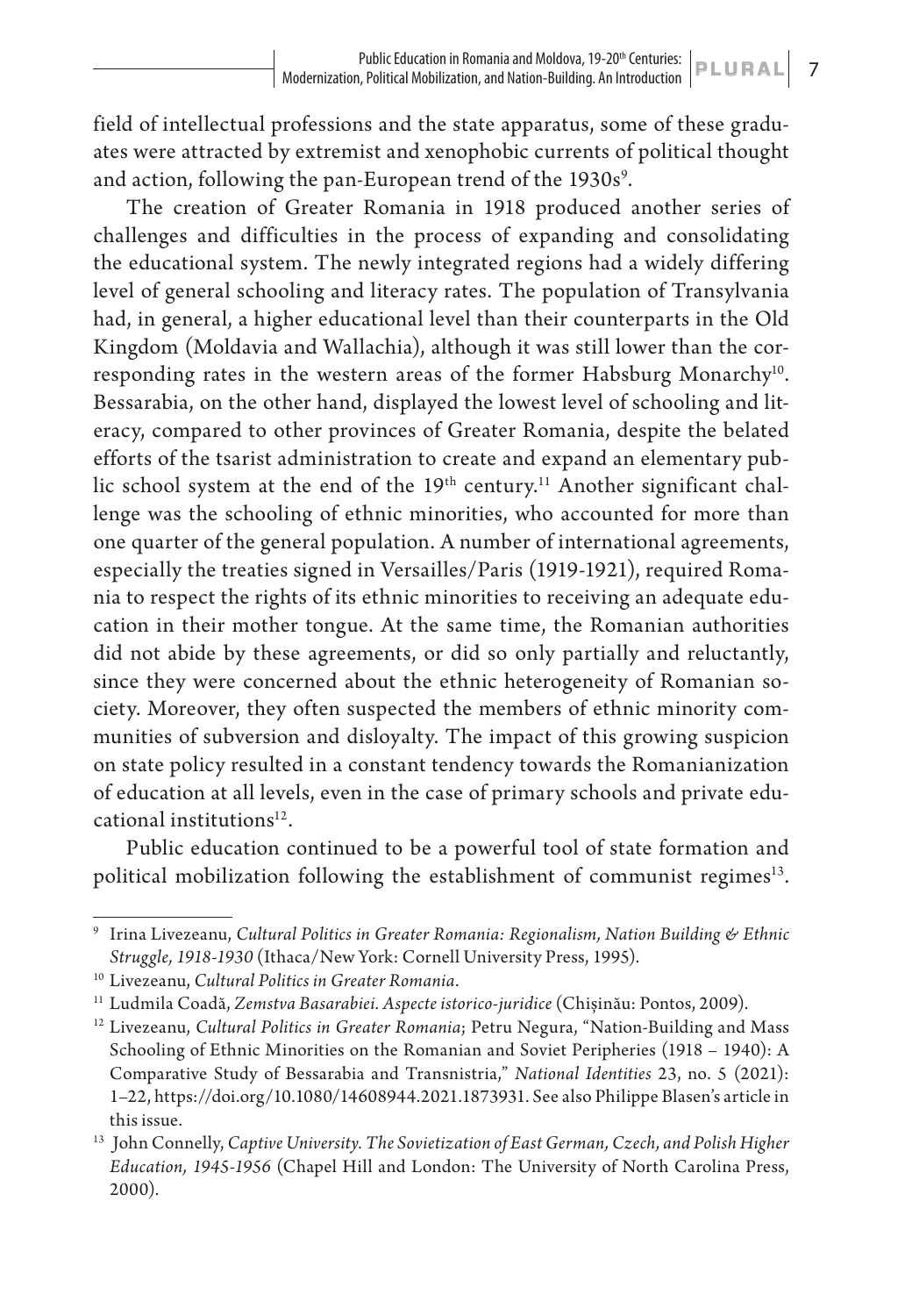## 8  $\left| \mathbf{PLURAL} \left| \frac{\sum_{i=1}^{N} x_i}{\sum_{i=1}^{N} y_i} \right| \right.$  Vol. 9, no. 1, 2021

Paradoxically, after the fall of the communist governments in Eastern Europe, the educational system has regained its essential function of nation-building, which the Western states seemed to have abandoned in the second half of the 20th century. Moreover, unrecognized *de facto* states in Transnistria, the Caucasus and the Donbass regions developed similar strategies of state-building and national construction. They have even engaged into a symbolic and political competition with the countries they have chosen to emancipate themselves from $14$ .

The social history of education has a rich tradition in Western academia<sup>15</sup>. Several works tackled the mass public education in disputed regions within various Western and Central European countries, in the context of nation-building processes underway during the late  $19<sup>th</sup>$  and early  $20<sup>th</sup>$  centuries<sup>16</sup>. The history of education and culture in the East European countries and the USSR became the object of a renewed interest after the fall of the communist regimes and the subsequent opening of the Party and government archives<sup>17</sup>. A number of Western, Romanian and Moldovan historians produced notable works in the field

<sup>&</sup>lt;sup>14</sup> Vladimir Solonari, "Creating a 'People': A Case Study in Post-Soviet History-Writing," *Kritika: Explorations in Russian and Eurasian History* 4, no. 2 (2003): 411–38, https://doi. org/10.1353/kri.2003.0027; Alexandr Voronovici, "Internationalist Separatism and the Political Use of 'Historical Statehood' in the Unrecognized Republics of Transnistria and Donbass," *Problems of Post-Communism* 67, no. 3 (May 3, 2020): 288–302, https://doi.org/1 0.1080/10758216.2019.1594918.

<sup>&</sup>lt;sup>15</sup> Roberto Sani, "History of Education in Modern and Contemporary Europe: New Sources and Lines of Research," *History of Education Quarterly* 53, no. 2 (2013): 184–95, https://doi. org/10.1111/hoeq.12018; Joyce Goodman and Ian Grosvenor, "Educational Research-History of Education a Curious Case?," *Oxford Review of Education* 35, no. 5 (2009): 601–16, https://doi.org/10.1080/03054980903216325.

<sup>16</sup> Stephen L. Harp, *Learning to Be Loyal: Primary Schooling as Nation Building in Alsace and Lorraine, 1850–1940* (DeKalb: Northern Illinois University Press, 1998); Ágoston Berecz, *The Politics of Early Language Teaching: Hungarian in the Primary Schools of the Late Dual Monarchy* (Budapest: Pasts, Inc., CEU Press, 2013); Joachim von Puttkamer, *Schulalltag und nationale Integration in Ungarn. Slowaken, Rumänen und Siebenbürger Sachsen in der Auseinandersetzung mit der Ungarischen Staatsidee 1867–1914* (München: Oldenbourg, 2003); Machteld Venken, *Peripheries at the Centre. Borderland Schooling in Interwar Europe* (New York/ Oxford: Berghann, 2021).

<sup>17</sup> To cite a few of them: Sheila Fitzpatrick, *Education and Social Mobility in the Soviet Union, 1921-1934* (Cambridge: Cambridge University Press, 1979); Wladimir Bérélowitch, *La soviétisation de l'École russe, 1917-1931* (Lausanne: L'Age d'or, 1990); Thomas Ewing, *The Teachers of Stalinism: Policy, Practice, and Power in Soviet Schools of the 1930s* (New York: Peter Lang, 2002); Larry E. Holmes *The Kremlin and the Schoolhouse. Reforming Education in Soviet Russia, 1917-1931* (Bloomington: Indiana University Press, 1991); Catriona Kelly, *Children's World: Growing Up in Russia, 1890-1991* (Lancaster: Yale University Press, 2007).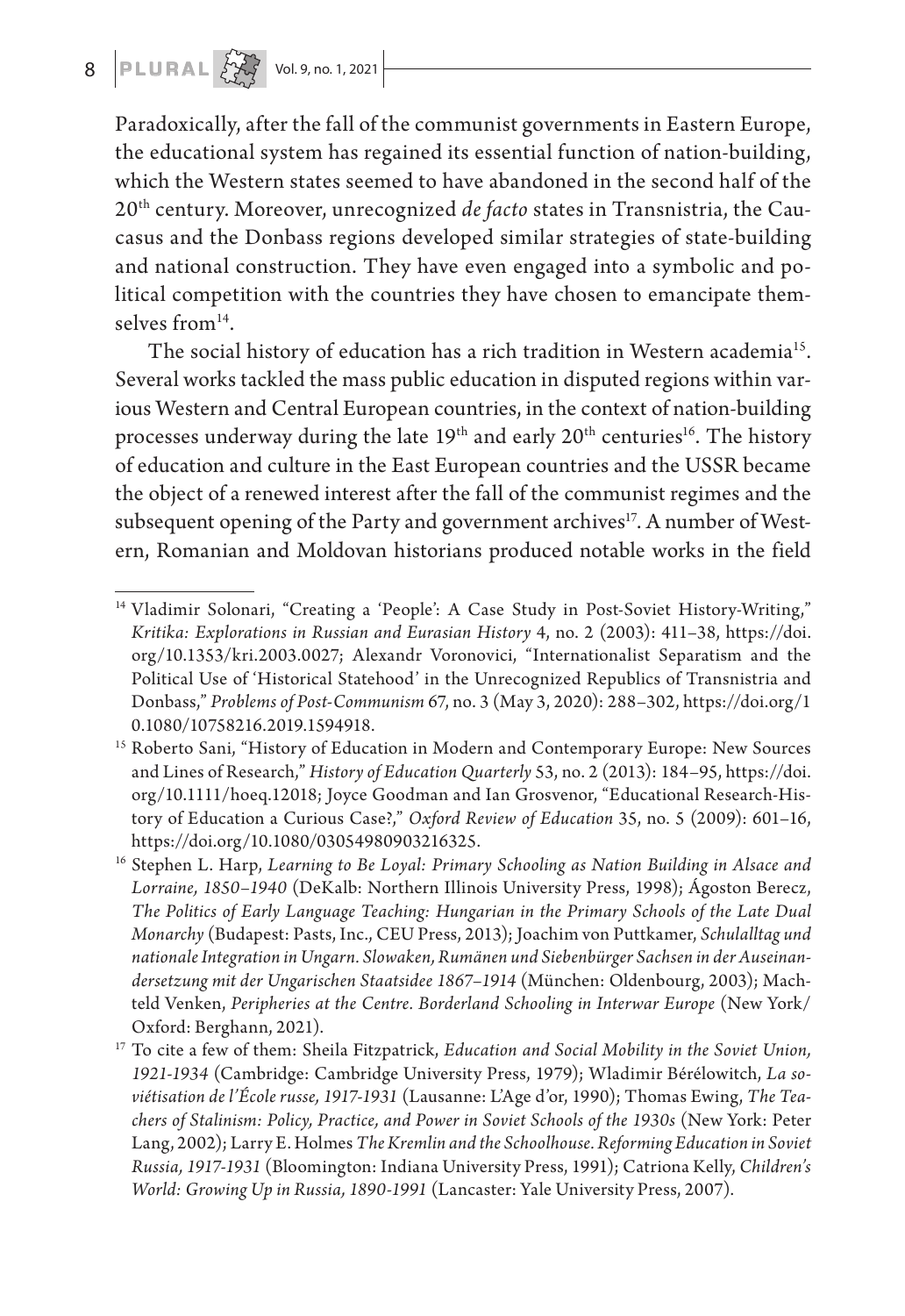of the history of education, using newly discovered or previously unavailable archival documents<sup>18</sup>.

This special issue of the *Plural* journal brings together a collection of articles whose authors are currently among the most important researchers working on the history of education in Romania. The studies included in this issue cover a fairly wide-ranging period, from the middle of the 19<sup>th</sup> century to the end of the  $20<sup>th</sup>$  century. They focus on a geographical area that includes several regions currently belonging to present-day Romania and the Republic of Moldova. The articles approach their subject matter from different angles, analyzing and discussing multiple levels of the educational system, from preschool to higher education and even postgraduate studies. The articles deal with various aspects relating to the modernization of public education. Thus, Cătălina Mihalache examines some facets of the cultural history of the use of toys for pedagogical purposes within school and family settings in Romania, in the context of the standardization and industrialization of the toy production process. Ramona Caramelea discusses the process of rationalization and institutionalization of the examination system within Romanian secondary education, from the end of the 19th century until World War I. Philippe H. Blasen analyzes various dimensions of German language education in southern Bessarabia in the late 1930s, including the attempts to Romanianize the German schools, in the context of the conflicting interests of a number of national and local actors. Anca Filipovici addresses the role of the *Straja Țării* organization, created under the patronage of King Carol II, in promoting health policies among the young people in the late 1930s, while emphasizing the link with the state's increasingly radical nationalizing tendencies. Dragoș Sdrobiș analyzes certain important aspects of the development of technical studies in interwar Romania, focusing on the case of the Polytechnic School in Bucharest, in the context of the institutionalization of the engineering profession. Ana-Maria Stan reconstructs the process of preparing the drafts of the Law on University Education in Romania, adopted in 1932, through the analysis of the draft projects elaborated in the 1920s by

<sup>18</sup> Livezeanu, *Cultural Politics in Greater Romania*; Cătălina Michalache, *Copilărie, familie, școală: politici educaționale și receptări sociale* (Iași: Ed. Universității "Al. I. Cuza", 2016); Nicolae Adăniloaie, *Istoria învăţămîntului primar (1859-1918)* (Bucharest: Cris Book Universal, 1998); Murgescu, *Între bunul creștin și bravul român*; Sdrobiș, *Limitele meritocratiei într-o societate agrară*; Ioana-Aurelia Axentii, *Gândirea pedagogică în Basarabia (1918-1940). Studiu istorico-pedagogic* (Chișinău: Civitas, 2006); Sergiu Musteaţă and Petru Negură, "Îndoctrinare, sovietizare și rusificare prin învăţământ în RSSM", in Sergiu Musteaţă and Igor Cașu, eds., *Fără termen de prescripţie. Aspecte ale investigării crimelor comunismului în Europa* (Chișinău: Cartier, 2011); Elena Negru, *Politica etnoculturală în RASS Moldovenească* (Chișinău: Prut Internaţional, 2003).